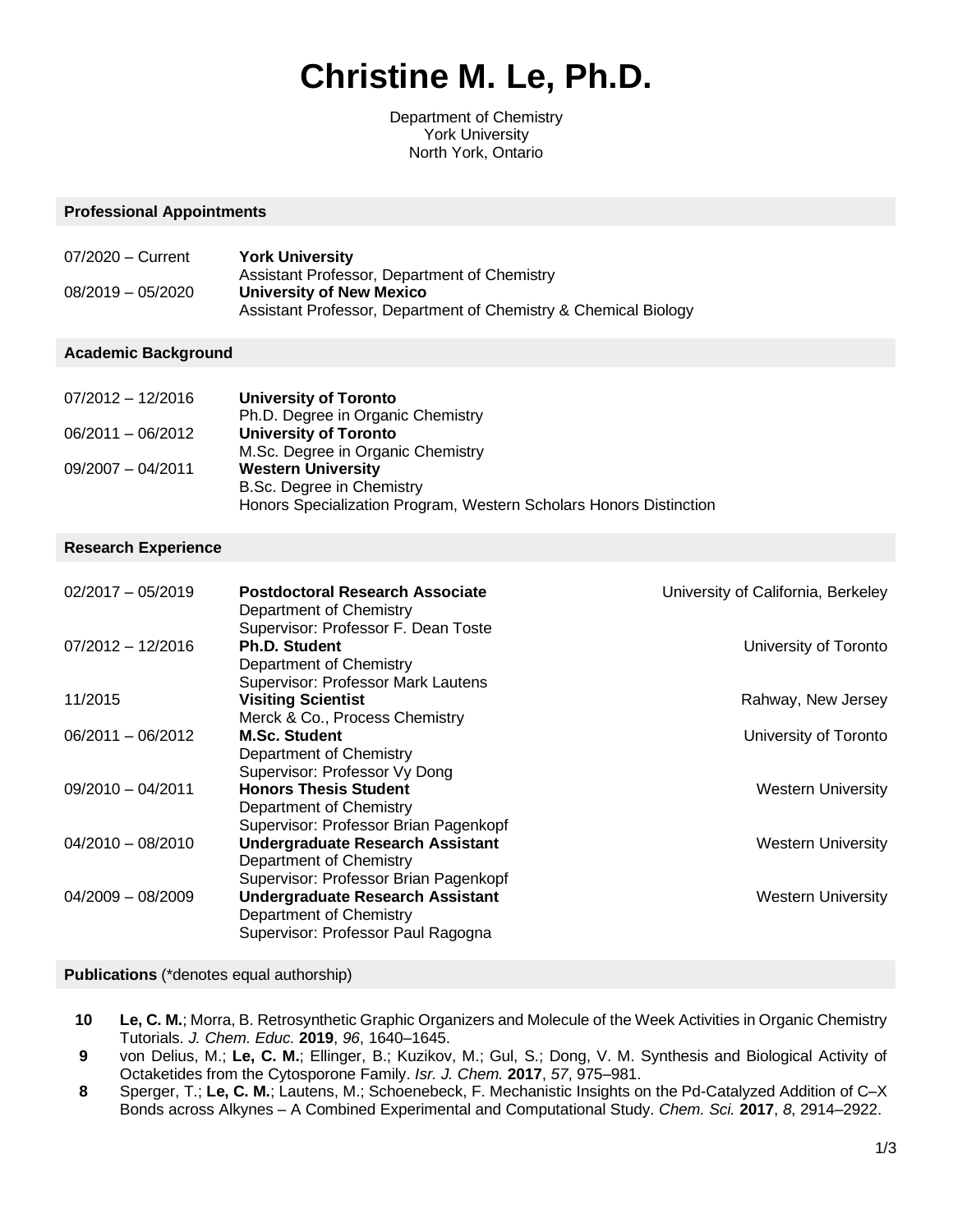- **7 Le, C. M.**; Sperger, T.; Fu, R.; Hou, X.; Lim, Y. H.; Schoenebeck, F.; Lautens, M. Stereoselective Synthesis of Methylene Oxindoles via Palladium(II)-Catalyzed Intramolecular Cross-Coupling of Carbamoyl Chlorides. *J. Am. Chem. Soc.* **2016**, *138*, 14441‒14448.
- **6 Le, C. M.**; Hou, X.; Sperger, T.; Schoenebeck, F.; Lautens, M. An Exclusively *trans*-Selective Chlorocarbamoylation of Alkynes Enabled by a Palladium/phosphaadamantane Catalyst. *Angew. Chem. Int. Ed.*  **2015**, *54*, 15897‒15900 (**Highlighted in Synfacts**).
- **5 Le, C. M.**; Menzies, P. J. C.; Petrone, D. A.; Lautens, M. Synergistic Steric Effects in the Development of a Palladium-Catalyzed Alkyne Carbohalogenation: Stereodivergent Synthesis of Vinyl Halides. *Angew. Chem. Int. Ed.* **2015**, *54*, 254‒257
- **4** Petrone, D. A.\*; **Le, C. M.**\*; Newman, S. G.; Lautens, M. Pd(0)-Catalyzed Carboiodination: Early Developments and Recent Advances. In *New Trends in Cross-Coupling: Theory and Application*; 1st ed. Colacot, T. J. Ed. RCS Publishing: 2014; pp 276‒321.
- **3** Zhang, L.; **Le, C. M.**; Lautens, M. The Use of Silyl Ketene Acetals and Enol Ethers in the Catalytic Enantioselective Alkylative Ring Opening of Oxa/Aza Bicyclic Alkenes. *Angew. Chem. Int. Ed.* **2014**, *53*, 5951‒ 5954.
- **2** von Delius, M.; **Le, C. M.**; Dong, V. M. Rhodium-Phosphoramidite Catalyzed Alkene Hydroacylation: Mechanism and Octaketide Natural Product Synthesis. *J. Am. Chem. Soc.,* **2012***, 134*, 15022‒15032.
- **1** Martin, C. D.; **Le, C. M.**; Ragogna, P. J. Remarkably Stable Chalcogen(II) Dications. *J. Am. Chem. Soc.*, **2009**, *131*, 15126‒15127 (**Highlighted in Nature Chemistry and Chemical & Engineering News**).

#### **Conference Presentations**

- **10 Le, C. M.**; Toste, F. D. 2019 (Oral), "An Asymmetric Aza-Claisen Rearrangement Catalyzed by Chiral Phosphoric Acids" (102nd Canadian Chemistry Conference and Exhibition, Quebec City, Quebec).
- **9 Le, C. M.**; Lautens, M.; Schoenebeck, F. 2018 (Oral), "Synthesis of Tetrasubstituted Vinyl Halides via Palladium Catalysis" (101<sup>st</sup> Canadian Chemistry Conference and Exhibition, Edmonton, Alberta).
- **8 Le, C. M.**; Fu, R.; Sperger, T.; Hou, X.; Lim, Y.; Schoenebeck, F.; Lautens, M. 2016 (Poster), "Synthesis of 3- (Halomethylene)oxindoles via a Pd(II)-Catalyzed Intramolecular Chlorocarbamoylation of Alkynes" (Gordon Research Conference: Organic Reactions and Processes, Easton, MA)
- **7 Le, C. M.**; Hou, X.; Sperger, T.; Schoenebeck, F.; Lautens, M. 2016 (Oral), "Palladium/Phosphaadamantane Catalyst Enables an Exclusively Selective *trans*-Chlorocarbamoylation of Alkynes" (19th International Symposium for Advancing the Chemical Sciences: Challenges in Organic Chemistry, Irvine, CA)
- **6 Le, C. M.**; Hou, X.; Sperger, T.; Schoenebeck, F.; Lautens, M. 2016 (Oral), "Palladium/Phosphaadamantane Catalyst Enables an Exclusively Selective *trans*-Chlorocarbamoylation of Alkynes" (251st American Chemical Society National Meeting & Exposition, San Diego, CA)
- **5 Le, C. M.**; Menzies, P. J. C.; Petrone, D. A.; Lautens, M. 2015 (Poster), "Synergistic Steric Effects in the Development of a Pd-Catalyzed Alkyne Carbohalogenation Reaction" (18<sup>th</sup> IUPAC International Symposium on Organometallic Chemistry Directed Towards Organic Synthesis, Sitges, Spain)
- **4 Le, C. M.**; Menzies, P. J. C.; Petrone, D. A.; Lautens, M. 2014 (Oral), "Stereodivergent Synthesis of Vinyl Halides via Palladium-Catalyzed Carbohalogenation of Hindered Alkynes" (25<sup>th</sup> Quebec and Ontario Mini-Symposium in Synthetic and Bioorganic Chemistry, Toronto, Ontario)
- **3** Zhang, L.; **Le, C. M.**; Lautens, M. 2013 (Poster), "Rhodium-Catalyzed Asymmetric Ring-Opening of Meso Oxabicyclic Alkenes with Silyl Enol Ethers and Silyl Ketene Acetals" (96<sup>th</sup> Canadian Chemistry Conference and Exhibition, Quebec City, Quebec)
- **2** von Delius, M.; **Le, C. M.**; Dong, V. M. 2012 (Poster), "A Linear-selective Hydroacylation Strategy for the Collective Total Synthesis of Polyketide Natural Products" (8th CRC International Symposium on Organometallics and Catalysis, Toronto, Ontario)
- **1 Le, C. M.**; Stevens, A. C.; Pagenkopf, B. L. 2011 (Oral), "Synthesis of Tetrahydrocarbazoles using Donor-Acceptor Cyclobutanes" (39th Southern Ontario Undergraduate Student Chemistry Conference, Waterloo, Ontario

#### **Teaching Experience**

#### **University of New Mexico**

- CHEM 514, Synthesis in Organic Chemistry
- CHEM 625, Chemistry Divisional Seminar